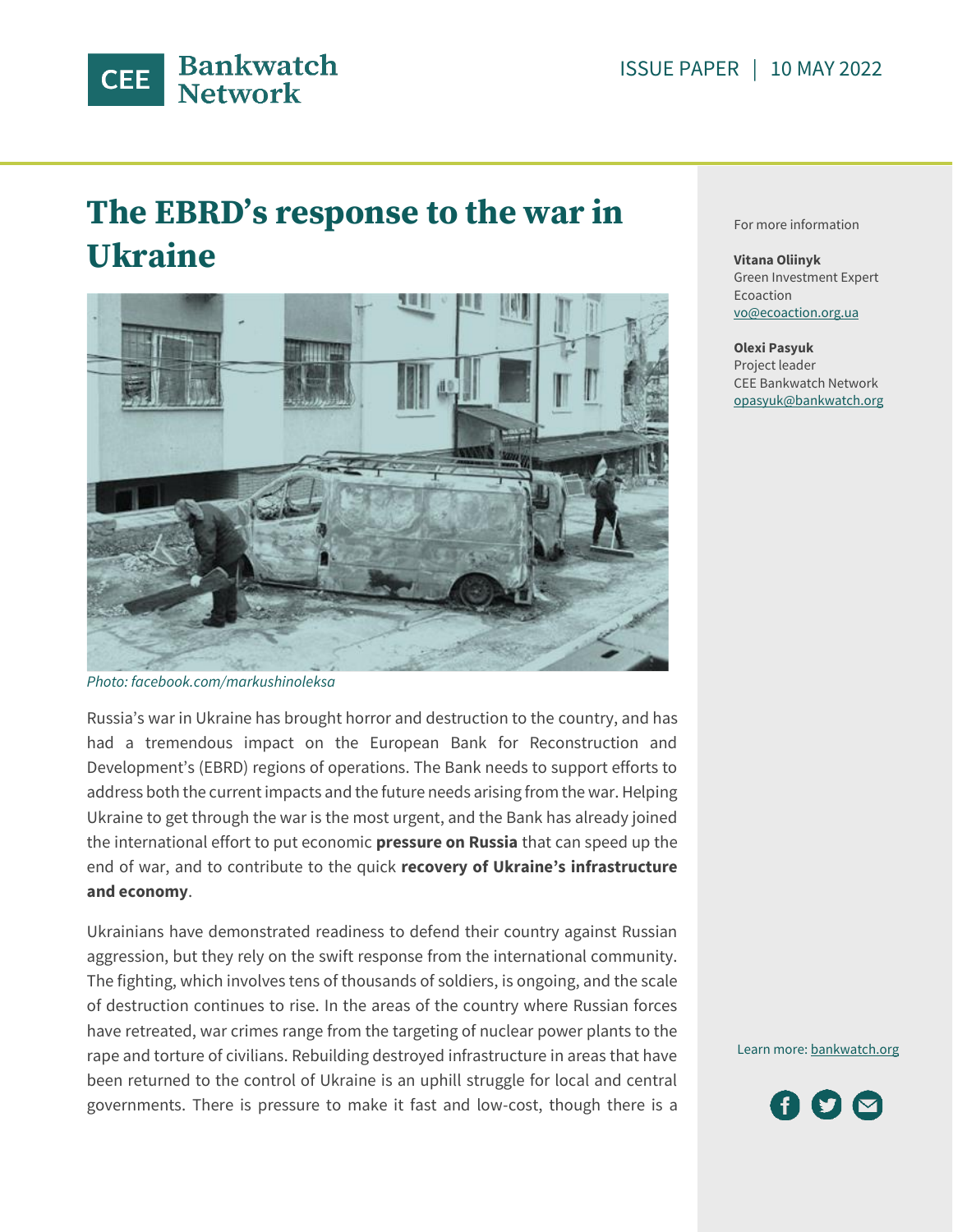

shared understanding that reconstruction should build a better Ukraine, with more people-oriented, accessible and environmentally-sound infrastructure and cities.

We welcome the EBRD's quick reaction to the war in Ukraine through its EUR 2 billion Resilience and Livelihoods Framework (RLF). We note the funds provided to the Bank's existing clients under the RLF for the Food Security Guarantee facility (FSG). We also welcome the EBRD's support for Ukraine's neighbours, who are dealing with the influx of Ukrainian refugees. The EU quickly invoked the Temporary Protection Directive to accommodate these refugees. At present, more than 5.1 million people have left Ukraine. Accepting such a high number of refugees in such a short period puts significant pressure on accepting countries. This is particularly true for neighbours like Poland and Moldova. It will be appropriate to provide these countries support in a way that will not cause additional debt pressure.

# **I. The EBRD's stance on sanctions against Russia and Belarus**

The EBRD stopped considering new loans for projects in Russia following the occupation of Crimea in 2014. The Bank has also said that it did not invest in Belarus following the disputed presidential elections and the crackdown on protests in 2020. In February 2022, the EBRD strongly condemned the Russian aggression, and consequently, the Bank's Board of Governors decided to suspend the access of Russia and Belarus to the Bank's resources.<sup>1</sup> It has further decided to close its offices in both countries.

We welcome these steps as a part of a wider strategy to put economic pressure on Russia with the aim of speeding up the end of war. There are several actions the Bank can take to close existing loopholes that allow its money to continue flowing to Russia and Belarus:

- 1. The EBRD should **divest from companies operating in Russia and Belarus.** The Bank continues to own equity in companies based in Russia (and possibly in Belarus) as a result of investments done prior to the widening suspensions in 2014, 2020 and 2022. It is high time for the EBRD to divest from those companies.
- 2. The EBRD should update its **procurement policies to exclude Russian and Belorussian** companies from contracts funded by the EBRD. The EBRD stresses that its Procurement Policies and Rules (PP&R) are based on the fundamental principles of non-discrimination, fairness and transparency. This means that Russian companies may continue to be eligible to receive contracts funded by the EBRD. Fairness or equality of opportunity are impossible to maintain; however, the rules are now applied in a situation where the Russian military is physically destroying Ukraine's production facilities, ruining communications infrastructure and killing the Ukrainian labour force, rendering many Ukrainian entities unable to compete for contracts.
- 3. The EBRD should exit the projects of companies whose major **shareholders are Russian businesses**, oligarchs and politically exposed persons, especially ones on sanctions lists. For example, there are a

<sup>1</sup> Richard Porter, '[Board of Governors vote for firm action against Russia and Belarus](https://www.ebrd.com/news/2022/board-of-governors-vote-for-firm-action-against-russia-and-belarus.html)', *European Bank for Reconstruction and Development*, 4 April 2022.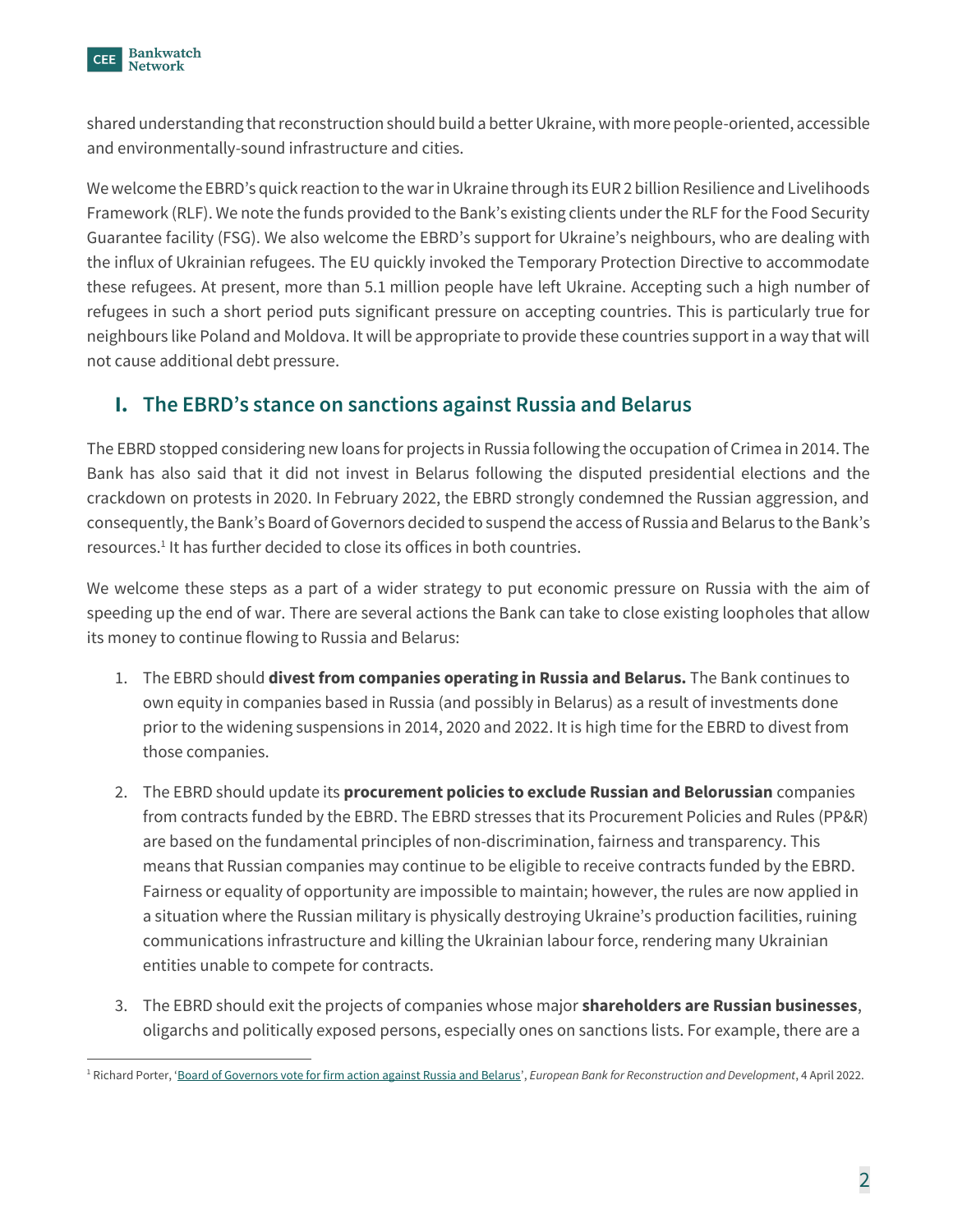

number of such projects in the mining and energy sectors in Central Asia and the South Caucasus countries where the EBRD should take a firm stance. The EBRD should not consider any new loans to companies controlled by Russian entities in third countries.

4. The EBRD should strengthen its integrity due diligence procedures with checks for **clients' links to entities in Russia and Belarus**. It should not invest in companies with subsidiaries still operating in Russia and Belarus. For example, on 6 April 2022, the EBRD's Board of Directors approved three loans to Banca Intesa Belgrade, a member of the Intesa Sanpaolo Group, which continues to operate in Russia.

# **II. EBRD and EU response to Russian fossil fuels supply blackmail**

European states have largely agreed that the EU should stop importing Russian fossil fuels and came up with the REPowerEU plan,<sup>2</sup> which aims to cut imports from Russia by two-thirds by the end of the year. The European Commission envisages the development of new infrastructure to make this possible. However, this effort should not undermine European climate ambitions by investing in major new gas infrastructure with long payback periods and a lock-in effect. The EBRD's stated mission is to support its countries to decarbonise by cutting consumption and enabling a prompt switch to sustainable green technologies instead.

### **III. Post-war reconstruction of Ukraine**

It will be expensive for Ukraine to win the war and to restore its economy. Rebuilding towns, transport infrastructure, power plants, schools, hospitals, water infrastructure, etc. will require massive investments. The process will entail many challenges and difficult choices, as it will require proper donor coordination and transparency. For the EBRD, an institution with long experience in Ukraine, it will be important to contribute with **long-term and high-quality finance**.

#### **Urgent response versus long-term development**

Ukrainian officials are already under pressure to rebuild significant areas of the country where the Russian army has retreated. People find themselves living without basic services, such as electricity and water. Although Ukraine should be supported with cash for this rapid response, it will be important to base these investments on a proper assessment of needs, opportunities and the cost and benefits of alternative options for reconstruction. The timely steps that the EBRD has taken thus far to ease the financial pressure on its clients in Ukraine are appreciated.

The EBRD should be clear on its added value for the country's long-term development. The Bank's projects should be focused on supporting the best available solutions, practices and technologies. Ukrainian business and municipalities should not go into debt to obtain temporary, low-quality solutions. The Bank should

<sup>2</sup> European Commission[, REPowerEU: Joint European action for more affordable, secure and sustainable energy,](https://ec.europa.eu/commission/presscorner/detail/en/ip_22_1511) *European Commission*, accessed 4 May 2022.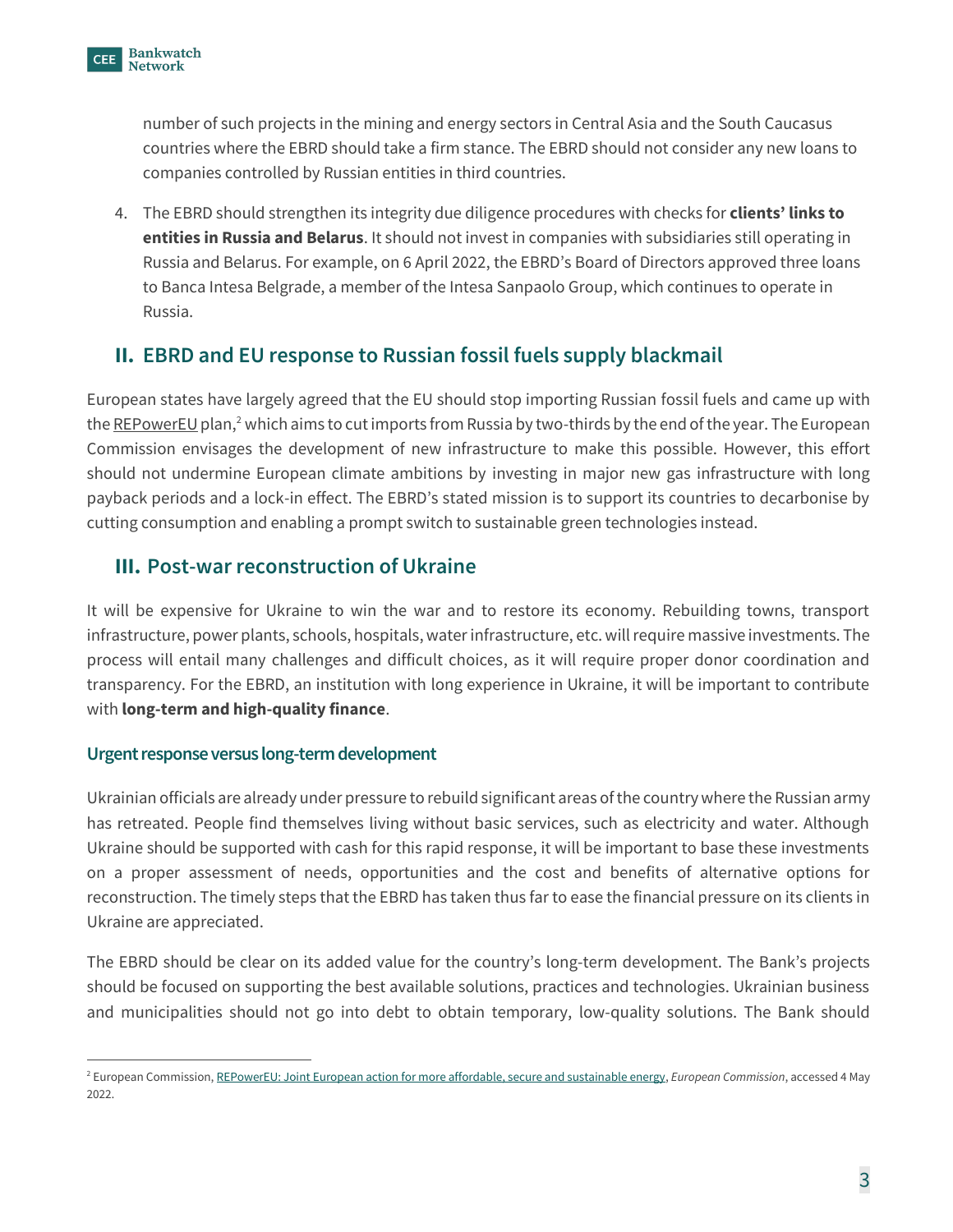

properly asses funding proposals from the **integrity and sustainability** perspective. In addition, the EBRD should put emphasis on **knowledge and technology transfer as well as capacity building** for clients on reconstruction that will be economically and energy efficient and will contribute to future climate, environmental and security objectives.<sup>3</sup>

#### **Loans, grants and debt**

Ukraine is mired in external debt of over USD 129 billion (78.8 per cent of GDP)<sup>45</sup> and is expected to repay USD 14 billion of it in 2022.<sup>6</sup> Future loans will be another burden for the country's economy. We urge the EBRD to consider long-term, no-interest (or very low-interest) loans for Ukraine, especially for projects aimed to assist municipalities. The Bank should work with partners to lower the cost of future projects, including with the help of grants for technical assistance from donor funds. The Board of Governors should also take steps to direct some of the Bank's profits for this purpose.

#### **Maintaining due diligence, transparency and monitoring**

The rush to assist Ukraine in tough conditions brings the risk of simplifying the project appraisal process. Although speed is much appreciated, it is important that this does not come at the cost of quality standards for projects. It will be important for the Bank to maintain transparency for the projects it prepares and to ensure proper public participation in the decision-making process. The environmental and social impacts, energy efficiency indicators, and assessments of clients' capacities and track records should be maintained to avoid future negative impacts.

The Ukrainian government has made an effort to simplify all of the procedures, including for environmental impact assessment. Although this is understandable in the time of war, it will be important to have safeguarding procedures in place by the time major reconstruction projects are implemented. Should the government delay the process of restoring environmental legislation provisions, EBRD safeguards can serve long-term public interest in their place.

Corruption risks might negatively impact the entire reconstruction effort. A proper transparency procedure is the first step in dealing with corruption, and Bank should not give up on its requirements.

<sup>&</sup>lt;sup>3</sup> More on the EBRD and municipal reconstruction in Ukraine in the Bankwatch paper on our website: [EBRD Annual Meeting 2022 -](https://bankwatch.org/ebrd-annual-meeting-2022) Bankwatch

<sup>&</sup>lt;sup>4</sup> The World Bank[, External debt stocks, total \(DOD, current US\\$\) -](https://data.worldbank.org/indicator/DT.DOD.DECT.CD?locations=UA) Ukraine, World Bank, International Debt Statistics, accessed 4 May 2022.

<sup>&</sup>lt;sup>5</sup> International Monetary Fund European Department, [Ukraine: Request for Stand-by Arrangement-Press Release;](https://www.imf.org/en/Publications/CR/Issues/2020/06/10/Ukraine-Request-for-Stand-by-Arrangement-Press-Release-Staff-Report-and-Statement-by-the-49501) Staff Report; and Statement by the Executive Director for Ukraine, *International Monetary Fund,* June 11, 2020

<sup>6</sup> [National Bank of Ukraine,](https://bank.gov.ua/en/news/all/inflyatsiyniy-zvit-jovten-2021-roku) Inflation report, October 2021.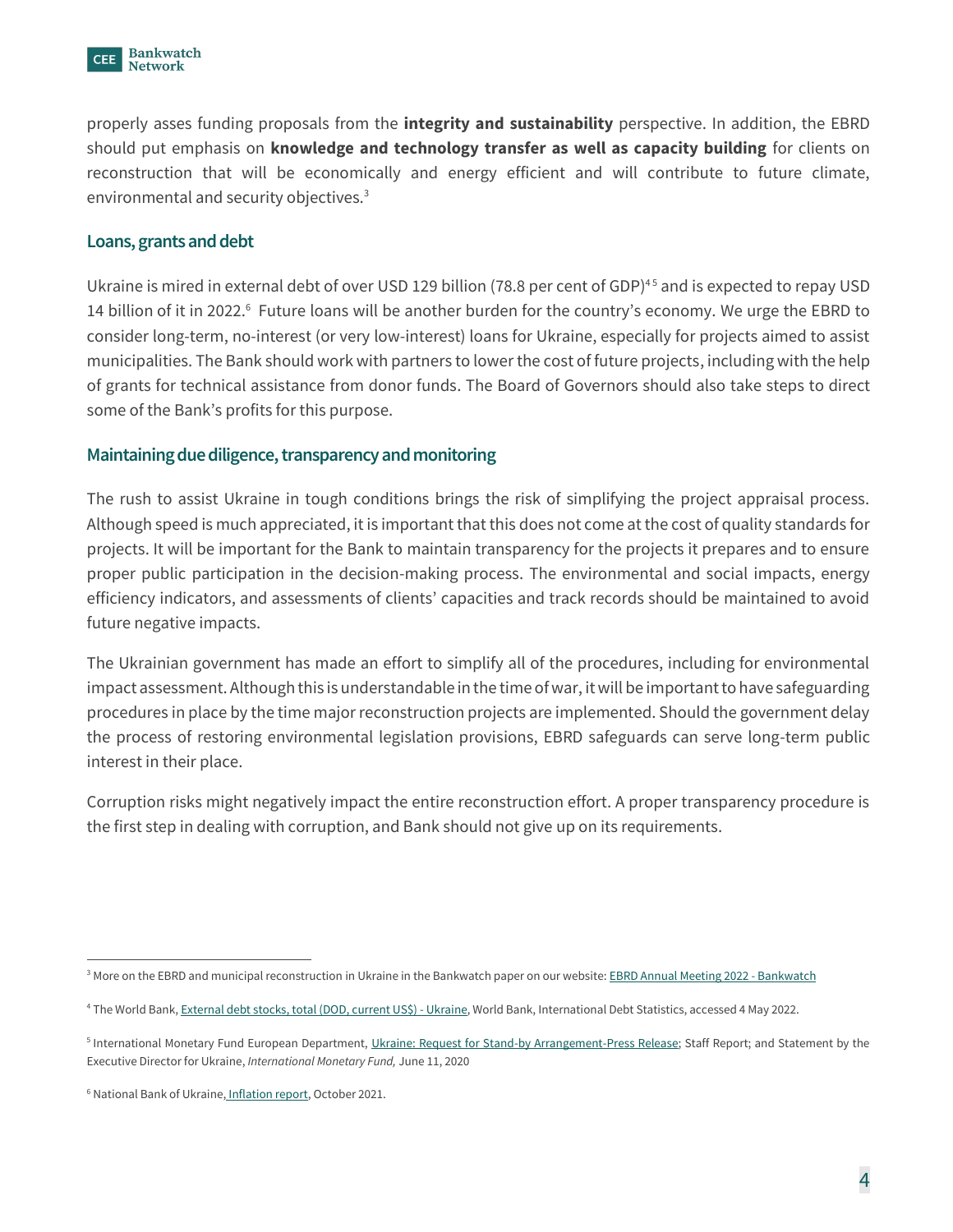

## **IV. Energy sector in reconstruction**

Over the years, the EBRD and EIB have found themselves considering dubious projects proposed by the Ukrainian government as a part of national strategies that were well past their due date. The most obvious examples of this are gigantic energy facilities designed during the Soviet Union as a part of highly centralised energy systems. The Ukrainian energy sector was in need of a strategy update before the war. The push for renewables that happened by 2020 with the introduction of feed-in tariffs was paused, as the state was not able to meet its commitments to investors. The president's administration insisted on maintaining the electricity tariff by keeping a higher share of state-owned nuclear with an electricity price that does not cover any external and future costs connected to the decommissioning and waste management. There is a concern that new versions of the energy strategy will be prepared based on similar obsolete principles.

#### **Fossil fuel phase-out**

Any investment in the energy sector should be done with decarbonisation in mind. The EBRD should not get involved in the development of new gas or oil wells in Ukraine. Instead, it should focus on financing best available approaches to low-carbon energy production. For example, the central heating systems of many Ukrainian towns will need to be rebuilt. This is where the EBRD could be the frontrunner, helping to design and build modern central heating systems that are not based on burning fossil fuels.

#### **Energy efficiency**

Shortly before the war, the Cabinet of Ministers of Ukraine approved the National Action Plan on Energy Efficiency until 2030, which stipulates that primary and final energy consumption in Ukraine should not exceed 91.5 million and 50.5 million tons of oil equivalent, respectively. As a result of Russia's military aggression, energy consumption in Ukraine has declined significantly. The EBRD must stimulate a revision of the National Energy Efficiency Target to declare a more ambitious one. It will be important that all new projects with EBRD financing have the highest possible standards, demonstrating to the industry and state what is achievable and at what cost.

#### **Distributed energy system with small and medium renewables**

Distributed energy production is crucial for the development of modern, sustainable energy systems. However, the owners of small, private energy sources face uncertainties in a view of the rocky government policy. This means there is high financial risk for anyone who is ready to invest in private solar or wind energy production.

The EBRD should contribute to funding programmes that channel affordable lending to small businesses and individuals ready to invest in private energy solutions. The decentralisation of energy sources should be one of the priorities for the further development of the Ukrainian energy sector.